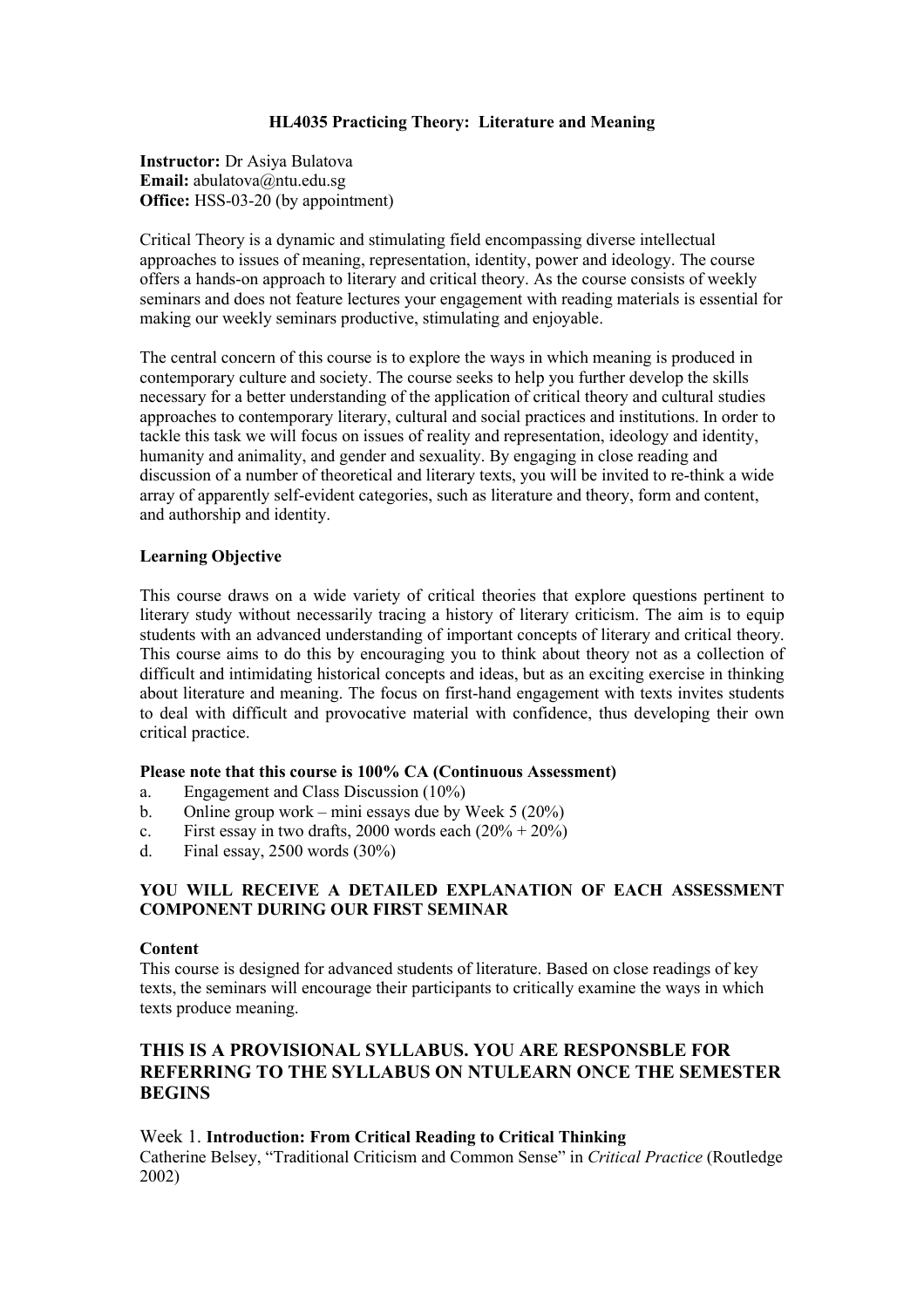Excerpt from Joseph Conrad's *Heart of Darkness* (Norton Critical Edition)

#### Week 2. **Reality and Representation**

Plato, *Republic* (Penguin Classics 2007), books VI-VII Excerpt from Aristotle, *Poetics* (Penguin Classics 1996) Excerpt from Catherine Belsey, *Culture and the Real: Theorizing Cultural Criticism* (Routledge 2004)

## Week 3. **Language and Meaning 1**

Excerpt from Ferdinand de Saussure, *Course in General Linguistics* (Open Court 1998) Excerpt from Friedrich Nietzsche, "On Truth and Lying in an Extra-Moral Sense" in Rivkin and Ryan (eds.), *Literary Theory: An Anthology* (Blackwell 1998)

## Week 4. **Language and Meaning 2**

Victor Shklovsky*, Zoo, or Letters Not about Love* (Dalkey Archive Press 2001)

## Week 5. **Fiction and Originality**

Jacques Derrida, "This Strange Institution Called Literature" in *Acts of Literature* (Routledge 1992)

Jorge Luis Borges, "Pierre Menard, Author of the Quixote" in *Labyrinths* (New Directions 2007)

## Week 6. **Ideology and Identity**

Karl Marx and Frederick Engels, "Social Being and Consciousness" in *The German Ideology* (International Publishers 1970)

Louis Althusser, "Ideology and Ideological State Apparatuses" in *Lenin and Philosophy and Other Essays* (Monthly Review Press 2001)

# Week 7. **The Meaning of "Normal"**

Sigmund Freud, "The Sexual Aberrations" in *Three Essays on the Theory of Sexuality* (Martino Fine Books 2011)

# Week 8. **Identity and Sexuality**

Judith Butler, "Bodily Inscriptions, Performative Subversions" in *Gender Trouble: Feminism and the Subversion of Identity (Routledge 2006)* Excerpts from Michel Foucault, *History of Sexuality, Vol. 1* (Vintage 1990)

# Week 9. **Humanity and Animality**

Carrie Rohman, "The Animal among Others" *in Stalking the Subject: Modernism and the Animal* (Columbia UP 2008) D.H. Lawrence "The Snake" and "Tortoise Shout" in *The Poems* (Cambridge UP 2013)

# Week 10. **Popular Culture 1**

Theodor Adorno, "Culture industry reconsidered" in *The Culture Industry: Selected Essays on Mass Culture* (Routledge 2001) Art Spiegelman, *Maus* (Penguin 2003)

# Week 11. **Popular Culture 2**

Pierre Bourdieu, "The Field of Cultural Production" and "The Market of Symbolic Goods" in *The Field of Cultural Production (*Polity Press 1993)

# Week 12. **Meaning and Power**

Hillis Miller, "The Critic as Host" in *The J. Hillis Miller Reader* (Stanford UP 2005) Henry James, *The Turn of the Screw* (W. W. Norton & Company 1999)